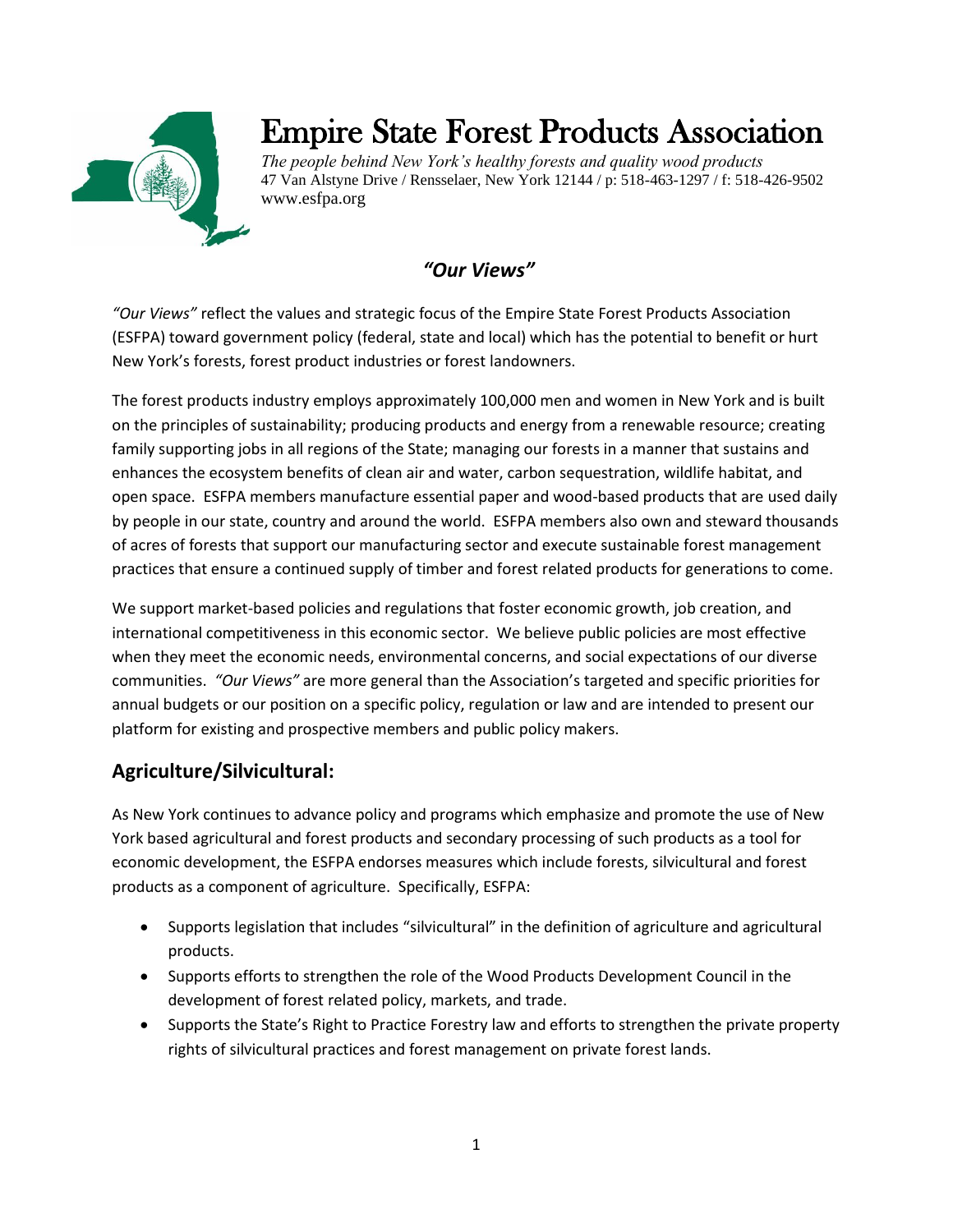- Opposes State and local efforts which diminish the private property rights of forest landowners and their forest management operations or would treat forest management and silviculture as a land use as opposed to a recurring and renewable land-based activity.
- Opposes State or local efforts to regulate timber harvesting or forest management unless there is well documented public need and broad stakeholder support.

## **Economic Development:**

As New York works to improve its overall business climate, ESFPA backs measures that support new investment in forest products businesses and industries. Specifically, ESFPA:

- Supports policy which would place a preference on the State's procurement of New York grown and produced forest products.
- Supports the extension and increase of the investment tax credits for capital investments or research investments in industry and businesses that are equitable across all sectors.
- Opposes legislation to impose significant new procedural requirements on wages or compensation.
- Opposes legislation which would hinder the export of forest products to other countries.

## **Education/Workforce Development:**

ESFPA supports innovative educational models to better prepare students for entrance into college and/or careers in forest related sectors. Specifically, ESFPA:

- Supports the continued expansion of technical training programs and increased funding for young worker employment in manufacturing, forestry and "trades" occupations.
- Supports continued development of alternative pathways to graduation (i.e., CTE, STEM).
- Supports funding for incumbent manufacturing employment training and specialty related training in forest sector jobs (e.g. logging, truck driving, heavy equipment operation, forestry).
- Supports metrics that measure the effectiveness of existing workforce training investments in meeting regional workforce needs.

## **Energy:**

Reducing energy costs, promoting adequate and diverse energy supplies, and allowing competitive markets to generate alternative energy investments will help support economic growth. In addition, development of "low grade" biomass markets is an important market that helps forest landowners and all other wood markets. With these goals in mind, the ESFPA: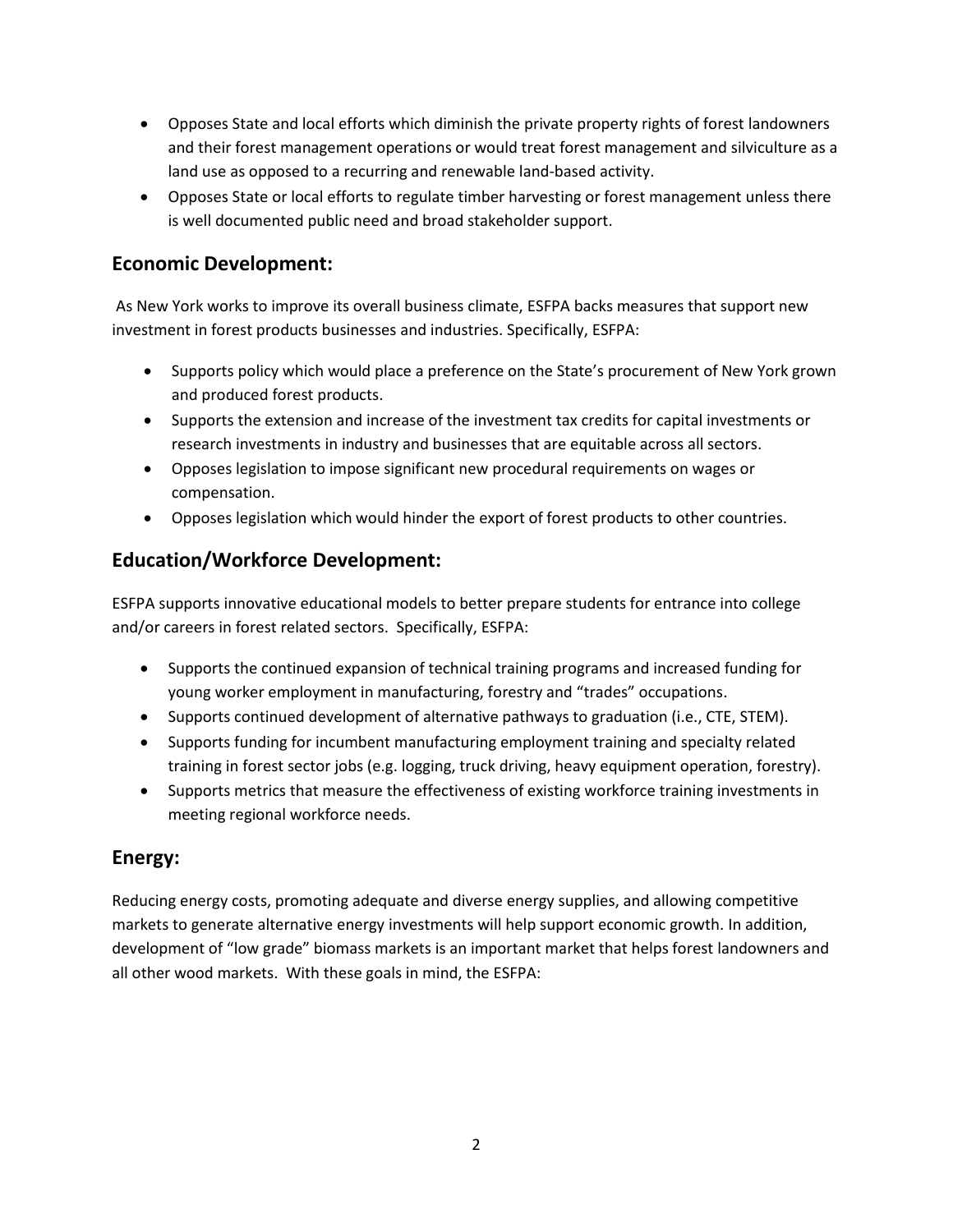#### *Carbon*

- Supports public policies that recognize the carbon benefits of biomass whether for energy, construction materials or forest or wood product carbon sequestration.
- Supports policy and legislation that recognizes that forest product manufacturing residuals, harvest residuals and thinning's do not increase and can even reduce overall carbon in the atmosphere.
- Supports the creation of market-based opportunities for forest landowners to sell carbon sequestration and storage.
- Supports new market opportunities, policies and incentives that increase the use of wood as a substitute for more carbon-intensive fuels and materials such as coal, natural gas, steel, and concrete.
- Opposes efforts to impose new taxes on fuel carbon content or other carbon dioxide emission taxes that do not recognize the benefits of biogenic carbon.
- Oppose policy on carbon that does not recognize the role of forests and wood products as part of what is referred to as "natural solutions to climate change".

#### *Biomass*

- Supports policy and regulations that recognize biomass as a renewable energy resource and highly efficient combined heat and power (CHP) or co-generation technology.
- Supports the use of biomass from sustainably managed forests for renewable energy, recognizing the important carbon benefits of this energy source through appropriate accounting that is based on lifecycle greenhouse gas emissions and sustainable forest management.
- Supports the State's Clean Energy Standard for renewable biomass energy production and inclusion of a Tier 2 "Maintenance Standard" for biomass that work to supplement, rather than replace existing biomass facilities.
- Supports education and outreach programs that encourage the understanding of renewable biomass energy alternatives and the economic benefits of a locally derived fuel source.
- Supports sustaining and expanding commercially competitive energy infrastructure to produce and process woody biomass materials from New York forests.
- Opposes policies and programs that unduly discriminate against biomass renewable energy as compared to other renewable energy resources.

#### *Energy Costs*

- Supports a significant reduction in ratepayer assessments imposed by the Public Service Commission (PSC). Ratepayer funds should support the adoption of more cost effective and market driven solutions to achieving renewable energy and energy conservation objectives.
- Supports streamlining the regulatory process for the approval of new energy infrastructure. The Clean Energy Standard (CES) obligates the State to significantly increase renewable energy, which will require additional energy infrastructure. ESFPA supports efforts to build needed energy infrastructure in a timely and economically efficient manner.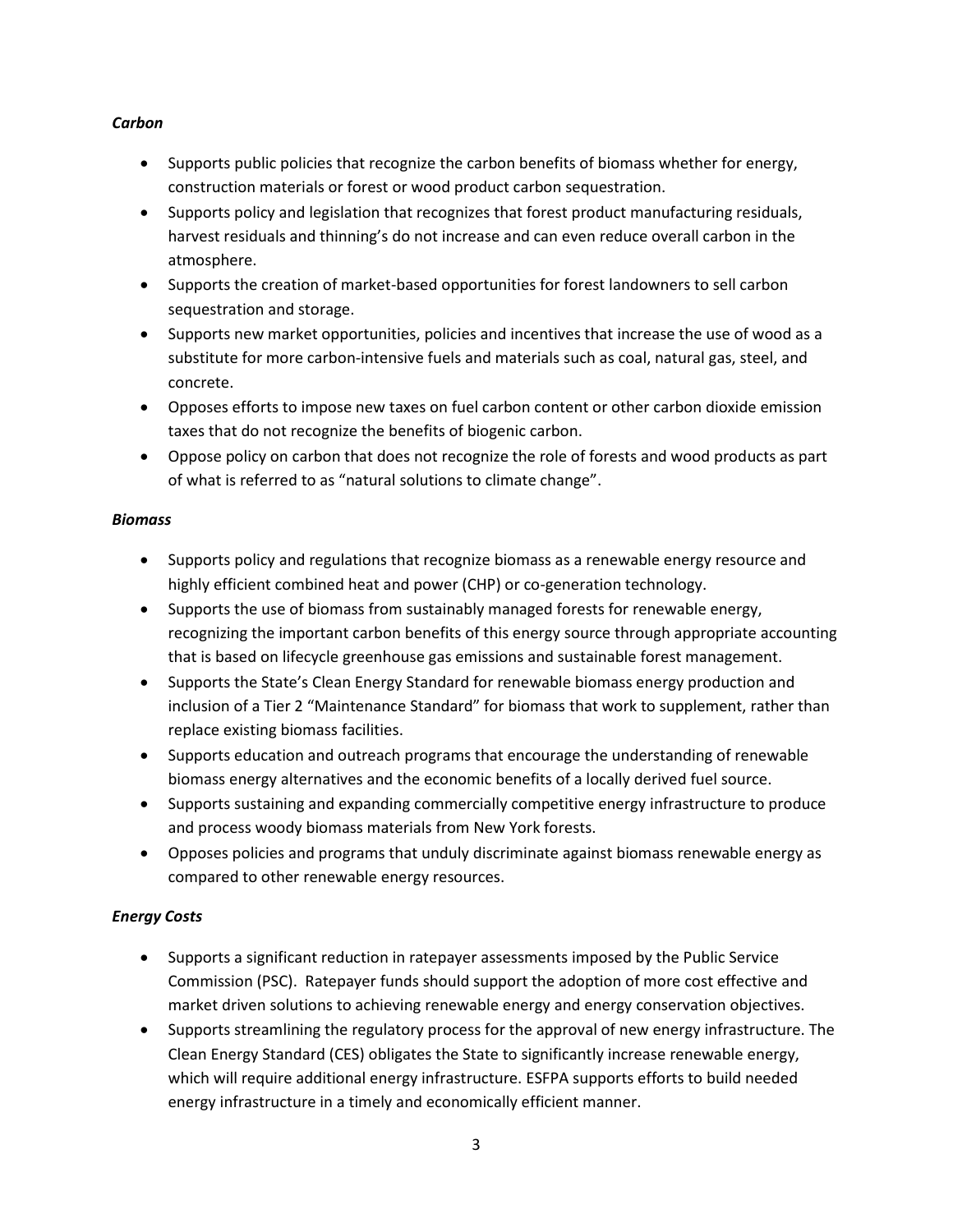• Supports the State's economic development power programs (e.g. ReCharge New York) which provide low-cost power to companies spurring the local economy while securing New York's clean energy future.

### **Environment:**

New York has vast, robust, and diverse natural resources that support an outstanding quality of life as well as a host of economic activities from forest products to tourism to recreation. New York State also has a complex and stringent environmental regulatory framework that imposes costs and operational restrictions on businesses and private landowners that impedes capital investment and job growth. To improve the State's environmental regulatory climate, ESFPA:

#### *Environmental Regulation*

- Supports public policy and programs that recognize sustainable forest management, including timber harvest, and the benefits that forest management provides for forest diversity, health, and productivity.
- Supports public policy that recognizes that 75% (or over 14 million acres) of New York's forests are owned and managed by private landowners.
- Supports the adoption of incentives for assisting private forest landowners in keeping their forests as forest and stewarding those forests for both economic and ecosystem benefits to all New Yorkers.
- Supports the simplification and ease of regulatory compliance by ensuring the State conforms with federal regulations wherever possible.
- Supports the adoption of legislative reforms to provide more certainty in project reviews, including clarifying the standard for complete applications; heightening the standard for issues to be subject to administrative adjudication; making adherence to State review timetables mandatory; and assuring the correct application of statutory and regulatory standards.

#### *Forest Land Conservation & Stewardship*

- Supports maintaining levels of funding for the Environmental Protection Fund (EPF), to promote economic development and promote State capital investments that protect the State's air, land, water and natural resources, and expands recreation opportunities.
- Supports State and local land acquisition, with an emphasis on easements as opposed to fee acquisitions, which recognize working forests and the benefits working forest lands have to landowners, the economy and protection of natural resources.
- Supports State tax policies and cost share funding which encourage private forest landowners to undertake stewardship practices that benefit forest health and productivity.
- Supports State funding for the planning for, acquisition and stewardship of Community Forests owned by municipalities or non-governmental organizations.
- Supports the State's investment in State owned forest lands and wildlife management areas including the "Young Forest Initiative".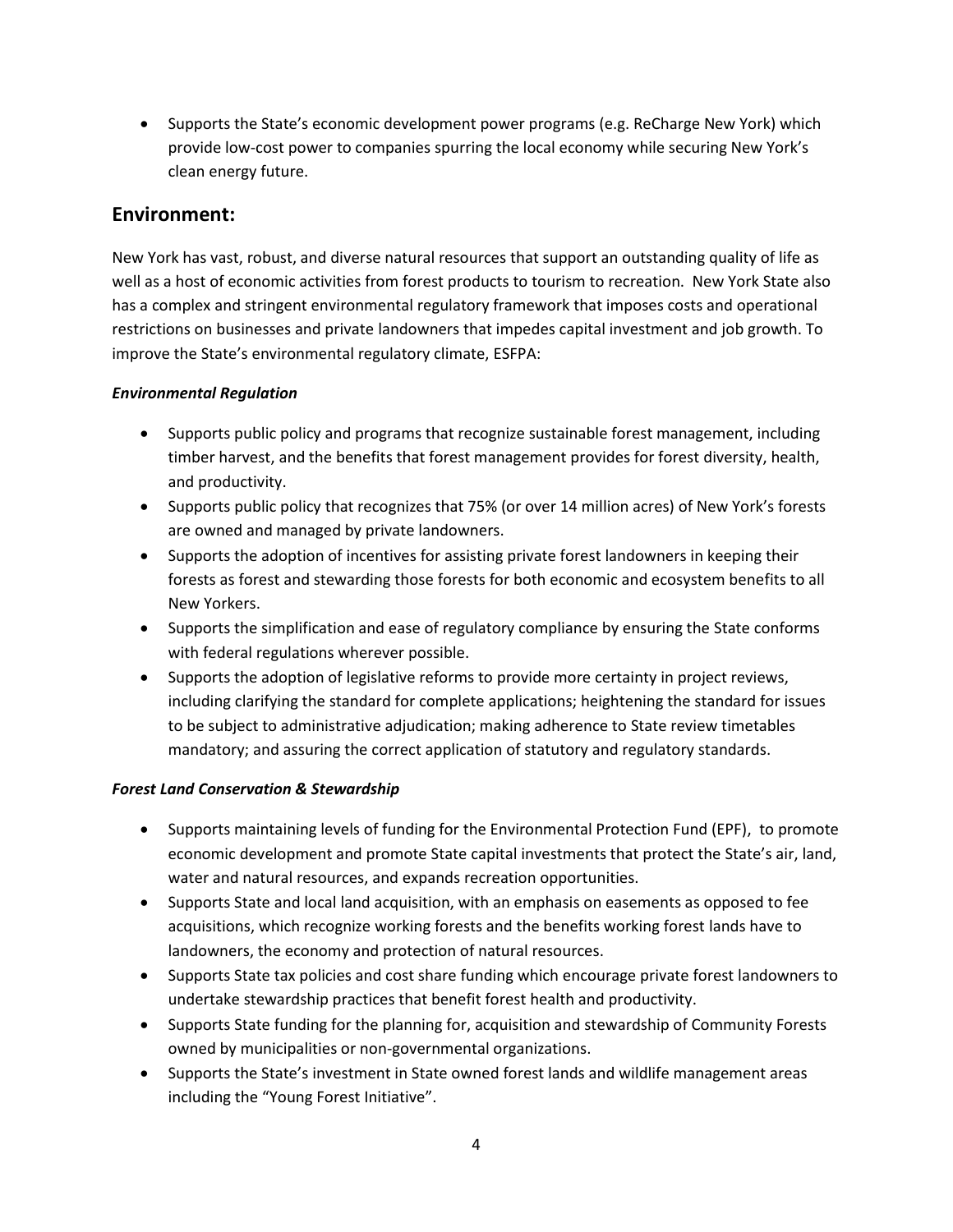• Opposes expansion of the constitutionally protected Forest Preserve outside of key parcels which focus on acquiring in-holdings, adjacent areas that complete the function of existing holdings and a select few priorities for new parcels that are recognized in the Open Space Plan.

#### *Endangered Species*

- Supports State guidelines which streamline standards for the protection of threatened and endangered species with Federal standards.
- Supports the development of management practices that recognize the role that sustainable forest management, including timber harvests, can provide for habitat of threatened and endangered species.
- Oppose standards and regulations obstructing forest management operations that have contributed to the survival and improved habitat of threatened and endangered species or unduly limit seasons of timber harvesting.

#### *Invasive Species*

- Supports State investment into the Regional PRISMs (Partnerships for Regional Species Management) for public and landowner outreach, education and monitoring of invasive species and the role PRISMs have in establishing regional priorities.
- Supports strengthened efforts to address invasive forest pests and diseases which in New York State are more prevalent in both types and extent of spread than any other state.
- Supports mission critical program resources in agencies while also recognizing that inter-agency, inter-governmental and stakeholder communication, collaboration and planning can also be increased.
- Supports better integrated research and planning efforts both in understanding the biology of the threatened species and providing key science-based solutions.
- Recognizes that the best way to make on-the-ground impact and promote healthy, resilient forests is to empower private forest landowners with the necessary tools and resources to mitigate threats on their land.
- Supports programs and policies that engage private forest landowners and the public at-large in citizen science outreach and education campaigns.
- Opposes guidance and regulations which unduly focus on forest product management and operations where such operations are not the principle cause of invasive species presence or movement.

#### *Water Quality/Source Water Protection:*

- Supports water quality policies that implement voluntary best management practices to maintain water quality on forest lands.
- Supports State policy and programs aimed at protecting source waters, particularly for public and private drinking water supplies, and the recognition that forests and active forest management, including timber harvests, are beneficial to water quality.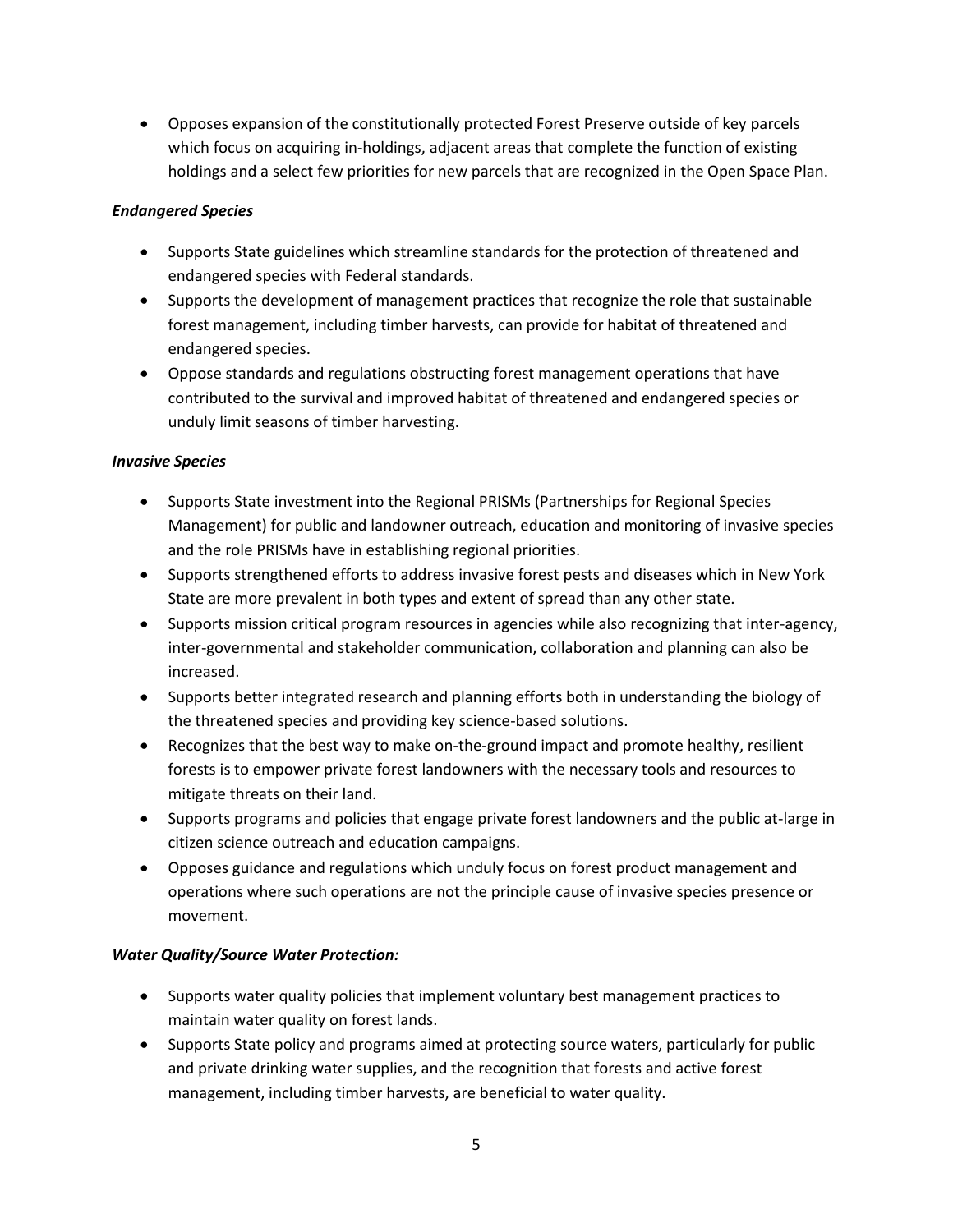- Supports water quality and source water protection incentives that are applied in a focused, concentrated approach in core geographic areas to ensure a greater impact on water quality protection.
- Supports acquisition of lands in both fee simple title and easements by the State, municipalities, and non-governmental organizations, so long as these efforts are planned for and recognize sustainable forest practices as beneficial for water protection.
- Supports the simplification and ease of water quality/source water protection regulatory compliance by ensuring the State conforms with Federal regulations wherever possible.
- Opposes water quality regulations that result in negative economic impacts and can undermine the ability of private forest lands to maintain forested watersheds.

## **Forest Markets:**

Diverse and strong markets for the forest product value supply chain are the single most significant driver in sustainable forest management. While incentives and even regulation can help advance sustainable forest management, good markets create the best incentives for landowners, forest managers and forest product businesses. ESFPA supports good policy and programs which:

- Support green procurement and green building efforts (including green schools) in New York State that encourages the use of wood products from New York forests.
- Supports the use Mass Timber building elements, including Cross-laminated timber (CLT), for the construction of buildings including tall buildings.
- Support private-sector consumer efforts that encourage use of wood products from forests.
- Support the provision of State resources to promote and educate public and private building entities to encourage the use of wood products.
- Opposes policy and program barriers and disincentives for using wood products, including but not limited to State and local building code standards.
- Opposes policy or programs which would impose Extended Producer Responsibility (EPR) of forest product manufacturers or importers which would place responsibilities (financial or physical) for the treatment or disposal of post-consumer forest products.

# **Labor/Human Resources/Workers Compensation**:

Employers need a stable Labor Law environment and the ability to design pay and benefit programs that fit their business, size, location, profitability, and competitive environment. To achieve these objectives, the ESFPA:

- Supports reforms to NYS Workers Compensation laws and regulations which reflect current prevention loss standards and compensation standards based on current medical practices.
- Supports reforms to NYS Department of Labor wage orders.
- Supports legislation adopting workable definitions of employee and independent contractors to reflect practical issues relative to employers.
- Opposes legislation imposing restrictions or employee pay mandates.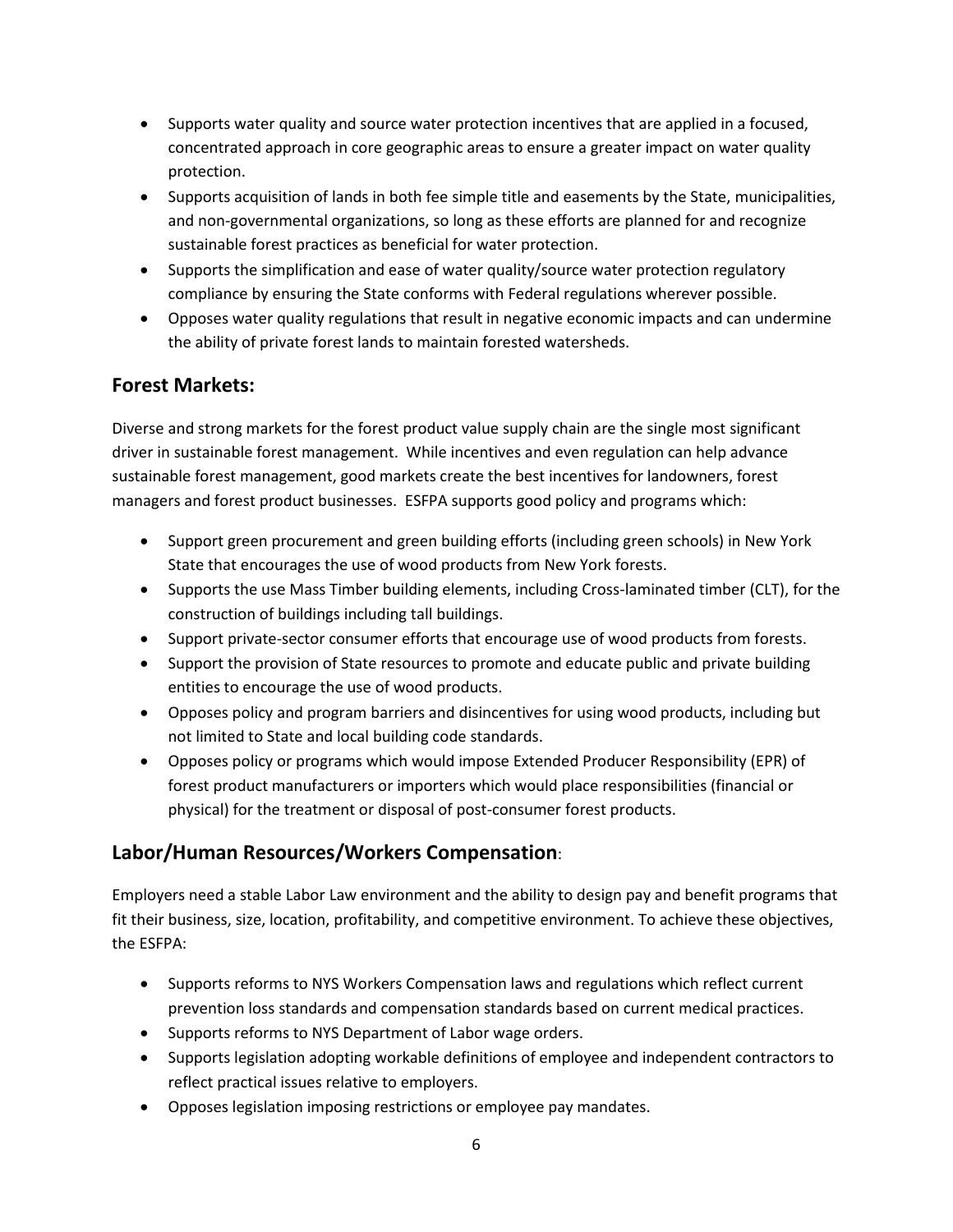- Opposes restrictions on an employer's ability to conduct reasonable and relevant background checks in the employment process; these include proposals to limit the use of credit checks, criminal backgrounds, prior wages and others.
- Opposes proposals for mandated leave including sick time, vacation time and other time-off.

## **Manufacturing:**

The manufacturing sector remains a critical component of the State's economy. The forest products manufacturing sector remains in the top 10 manufacturers in New York. It is incumbent on lawmakers to enact policies and regulations that promote growth within this sector. With that in mind, the ESFPA:

- Supports lowering the thresholds for the Excelsior Jobs program "regionally significant manufacturing projects".
- Supports expanded access to natural gas for manufacturing facilities, including dedicating State energy assessment resources to pipeline extensions, expediting the State review of applications for expansion of natural gas infrastructure.
- Supports the adoption of measures to provide price protection to large energy consumers from energy assessments; adopt a self-directed energy program with a cap on percentage energy assessments as a percentage of energy assessments; and exclude large energy consumers from the cost associated with residential customer system upgrades associated with Clean Energy Standard.

## **Taxation**

ESFPA supports broad-based tax reform, as well as enhanced credits focused on the forest products/business sectors and forest landowners. Our major tax reform proposals include the following:

#### *Real Property Taxes:*

- Supports revision and updating of New York's Real Property Tax Law section 480a which addresses property tax shifts in taxing jurisdictions; lowers the acreage threshold for property enrollment; expands eligible lands beyond just "marketable timber" lands; removes the cumbersome State role in forest planning and monitoring of enrolled properties and, recognizes ecosystem benefits of forests and forest related lands.
- Supports forest land tax provisions that help working forest owners create jobs and timber markets, provide environmental and recreational benefits, help forests sequester carbon and help New Yorkers reach financial goals
- Supports legislation to extend the 2% real property tax cap and adjustment of the "tax base growth factor" under the real property tax cap to include value of property subject to PILOT agreements.
- Supports a favorable tax environment for long-term protection of forests with permanent tax incentives for working forest conservation easements.